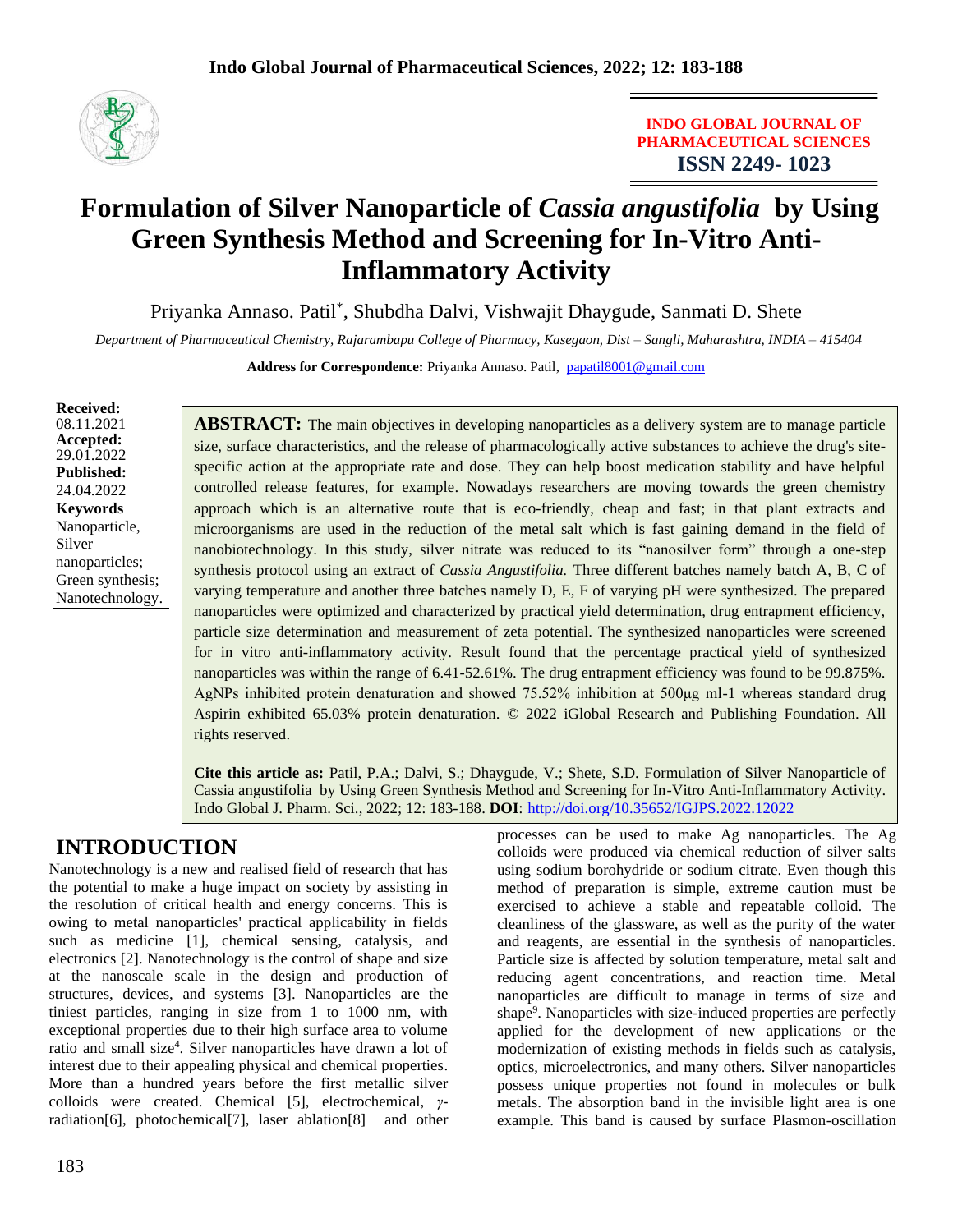modes of conduction electrons that are connected to external electromagnetic fields through the surface [9, 10].

The silver Nanoparticles were made using a green synthesis approach in this study. Green chemistry is the use of a set of concepts that will help to limit the use and creation of hazardous compounds during chemical product manufacturing. The goal of green chemistry is to conserve the environment by developing new methods that are less detrimental to society. In the chemical sciences, it is a rapidly growing and crucial field. Many researchers are interested in silver nanoparticles because of their remarkable physical and chemical characteristics. AgNPs reduce HIV-1 replication, according to a scientific journal. AgNPs have also been shown to exhibit antibacterial action in studies. Silver nanoparticles have been successfully synthesised using a variety of plant extracts. The possibility of employing *Cassia Angustifolia* extract to manufacture AgNPs using the green synthesis method is demonstrated in this paper [11, 12, 13, 14].

Inflammatory bowel disease (IBD) is a term used to describe conditions in which the digestive tract is chronically inflamed. The following are examples of IBD types: 1. Ulcerative colitis is a condition in which the intestines become inflamed Crohn's disease is an illness that causes long-term inflammation and sores (ulcers) in the innermost lining of the large intestine (colon) and rectum. The lining of the digestive tract becomes inflamed, and the inflammation penetrates deep into the afflicted tissues. IBD symptoms vary based on where the inflammation is occurring and how severe it is. The signs and symptoms might range from minor to severe. Periods of active sickness will most likely be followed by periods of remission [15].

Senna glycoside or senna is mainly used in the treatment of constipation. This is used either through the mouth or rectum. This shows its result within twelve hours after being given by mouth and in minutes after being administered through the rectum. It shows weak laxative properties as compared to bisacodyl or castor oil [16].

Sennoside A, one of the sennosides found in laxatives, has recently been shown to block the human immunodeficiency virus (HIV) reverse transcriptase ribonuclease H (RNAse H) function [17].

Gut bacteria convert sennosides A and B into sennidins A and B. Gut bacteria use beta-glucosidase to convert sennidins A and B to rheinanthrone Rheinanthrone. Rheinanthrone is ingested into the systemic circulation, where it is converted into rhein Rhein and sennidins A and B by oxidation [18,19,20]. Rheinanthrone is the primary metabolite of sennosides A and B, rather it is the metabolite that imparts the drug its laxative effect. Rhein is an active metabolite with numerous defensive properties[21].

# **MATERIALS AND METHODS**

#### *Extract Preparation*

1 g of the powdered drug of *Cassia Angustifolia* was weighed in a 250 ml conical flask. 100 ml of distilled water was added to the conical flask containing the powdered drug and macerated for 4 hours along with continuous stirring on a magnetic stirrer at 600 rpm. The temperature of  $50^{\circ}$ c was maintained throughout the process. The mixture was then cooled and filtered with Whatman filter paper to obtain the extracts.

#### *Preparation of Silver Nitrate Solution*

The silver nitrate was issued of analytical grade (99.5 per cent purity). Using an analytical weighing balance, 3.3974 grammes of AgNO3 were weighed and then transferred to a 250 ml volumetric flask having 200 ml of distilled water. The mixture was agitated constantly till all the solid AgNO3 had dissolved. Silver nitrate concentration was determined to be 0.1 M.

#### *Synthesis of Silver Nanoparticles (AgNPs) Using the Cassia Angustifolia extract*

#### **General Procedure**

By combining silver nitrate solution (0.1M) with Cassia Angustifolia extract, silver nanoparticles were formed*.* 200 ml stock solution of 0.1 M silver nitrate was prepared. From the stock solution of 0.1 Molar silver nitrate, 40 ml of it was transferred in a 100 ml volumetric flask, 10 ml of *Cassia Angustifolia* extract then added with continuous stirring at 600 rpm for 1 hour. When a colour change was observed then it was proved that the silver nanoparticles were prepared (**Figure 1**). The pH was modified by applying 0.1 N HCl and 0.1 N KOH to obtain the deposit of silver nanoparticles which were then filtered and washed with distilled water. The washed silver nanoparticle was allowed to air dry. The above procedure was repeated to obtain 6 different batches of varying temperature and pH as follows

#### *Preparation of 3 batches of varying temperature*

Batch A: temperature  $40^0c$ Batch B: temperature  $60^0c$ Batch C: temperature  $80^0$ c

200 ml stock solution of 0.1 M silver nitrate was prepared. From the stock solution of 0.1 M silver nitrate, 40 ml of it was placed in each 100 ml conical flask labelled A, B, C. 10 ml of *Cassia Angustifolia* extract was added to each respective flask with continuous stirring at 600 rpm for 1 hour. Temperatures of 400c, 600c, 800c were maintained constant for A, B, C flask respectively throughout the process with help of a temperature control magnetic stirrer. The appearance of silver nanoparticles was confirmed by a change in colour. All three batches A, B, C were adjusted at pH 4 by applying 0.1 N HCl and 0.1 N KOH to obtain the deposit of silver nanoparticles which was then filtered and rinsed by using distilled water. The washed silver nanoparticles were allowed to air dry.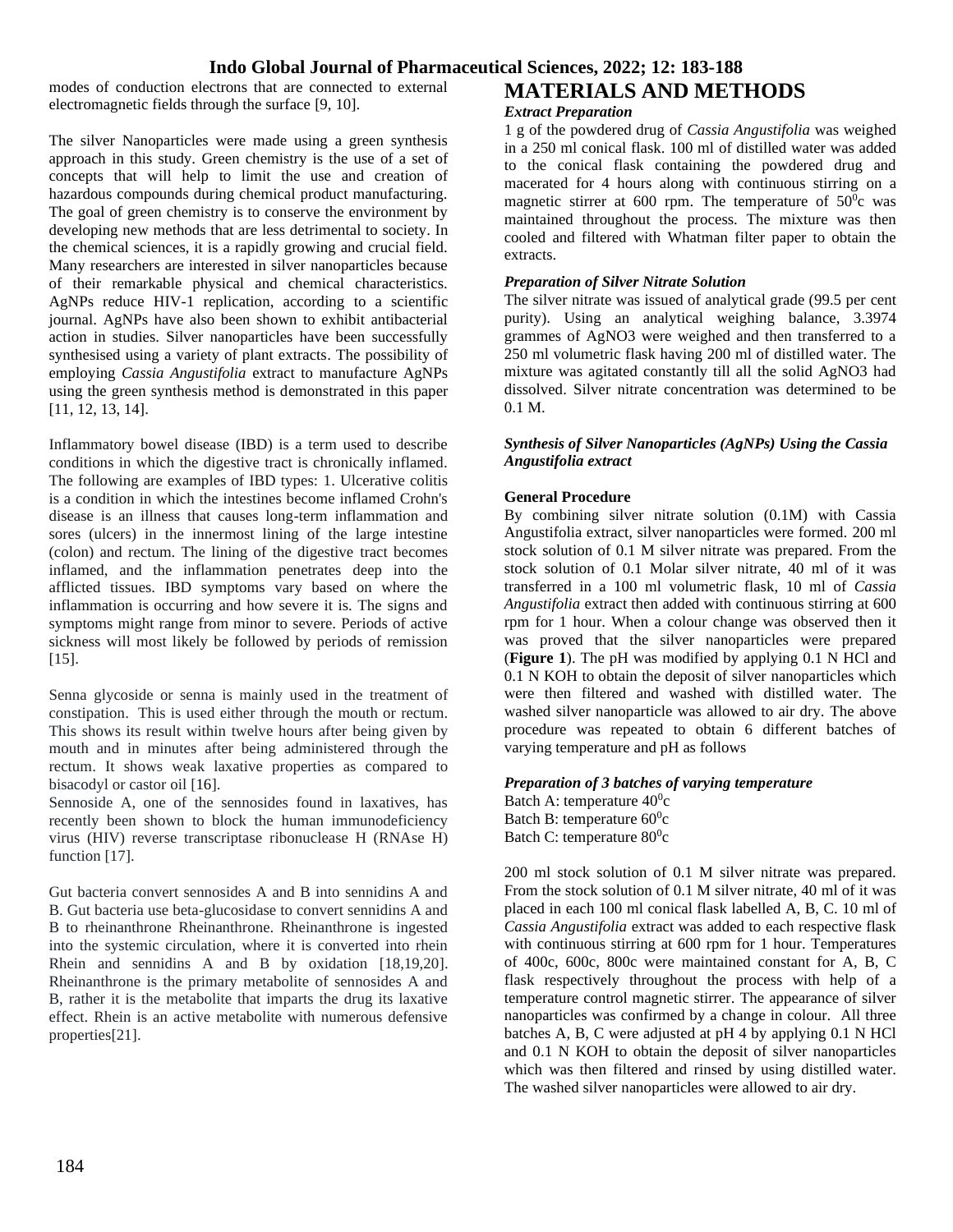*Preparation of 3 batches of varying pH*

Batch D: pH 5 Batch E: pH 7 Batch F: pH 9

200 ml stock solution of 0.1 M silver nitrate was prepared. From the stock solution of 0.1 M silver nitrate, 40 ml of it was placed in each 100 ml conical flask labelled D, E, F. 10 ml of *Cassia Angustifolia* extract were added to each respective flask with continuous stirring at 600 rpm for 1 hour. The temperature of  $40^{\circ}$ c was maintained constant for all three batches D, E, F throughout the process with help of a temperature control magnetic stirrer. A colour change was observed indicating the formation of silver nanoparticles. Batches D, E, F were adjusted at pH 5, 7, 9 respectively by using 0.1 N HCl and 0.1 N KOH to obtain the deposit of silver nanoparticles which was then filtered and rinsed by distilled water. The washed silver nanoparticles were allowed to air dry.

#### *Optimization of Nanoparticles* **Practical yield**

The Practical yield in per cent of all prepared Silver nanoparticles of Cassia Angustifolia (Batch A, B, C, D, E, F) were calculated. For determination of % practical yield following formula was used-

(%) Yield = (Practical yield)/ (Theoretical yield)  $\times$  100

#### **Drug entrapment efficiency**

The concentration of free drugs in the dispersion media was used to evaluate the entrapment efficiency of nanoparticles. The unentrapped drug was assessed by dissolving 0.1 gm of nanoparticles in 9.9 ml ethanol (95 per cent) and centrifuging the resulting suspension for 45 minutes at 6,000 rpm. After separating the supernatant, it was filtered via filter paper. Using ethanol as a diluent, the filtrate was diluted and spectrophotometrically analysed at 430nm. The following formula was used to compute the entrapment efficiency.

% EE= [(total drug content-unentrapped drug)/ total drug content]  $\times$  100

Thus, the best batch was optimized by performing the above test and further sent to carry out characterization. Characterization of the optimized batch was carried out by performing Particle size and zeta potential.

#### *Characterization*

#### **Measurement of Zeta potential**

The zeta potential is the most essential metric for nanoparticle physical stability. The stability and the electrostatic repulsion between the particles were directly proportional. The optimised nanoparticle suspension's zeta potential was measured using the (HORIBA scientific S-Z100). For the test, 0.1gm of the sample was diluted in water to make 10ml, then 5ml of the diluted sample was transferred to a cuvette and the zeta potential was determined.

#### **Measurement of particle size**

The Particle size is the most important parameter required to know the accurate size of the synthesized nanoparticle. Particle size determination was done by using (HORIBA scientific SZ-100). For the measurement sufficient sample was dissolved in water, The particle size of this sample was assessed after it was transferred to a cuvette.

#### *In Vitro* **Anti-inflammatory potential of Silver nanoparticles synthesized from** *Cassia Angustifolia* **extract**  Required Chemicals: Bovin serum, 1N HCl, Distilled water. Required Apparatus: Test tube, volumetric flask of 10ml , beaker .

Required Instrument: Incubator, Cystronic UV AU2701.

#### **Procedure**

1 Prepare 1% Bovine serum : 1 gm in 100 ml double distilled water.

2 Prepare Stock solution of nanoparticles of concentration 50 microgm/ ml, 100 microgm/ml, 150 microgm/ml, 200microgm/ml, 500 microgm/ml.

3 Take 5 volumetric flasks of 10 ml.

4 In volumetric flask take 0.5 ml Bovin serum and adjust pH (6.4) and add 3 ml of stock solution (50,100,150,200,500 microgram) each. Mix well.

5 Incubate at  $37^{\circ}$ c for 20 min.

6 After removing from the incubator heat the mixture for 20 min on the water bath.

7 Allow the mixture to cool, check the absorbance at 660nm.

8 Repeat the above same procedure on the standard antiinflammatory drugs that is by preparing (50, 100, 150, 200, 500 micrograms) of solutions.

9 Then Percentage inhibition of protein denaturation was calculated as follow

% inhibition = [Abs of control - Abs of Test/ Abs of control  $\frac{1}{x}$ ] 100



**Figure 1. Synthesis of Silver Nanoparticles (AgNPs) Using the** *Cassia angustifolia* **extract.**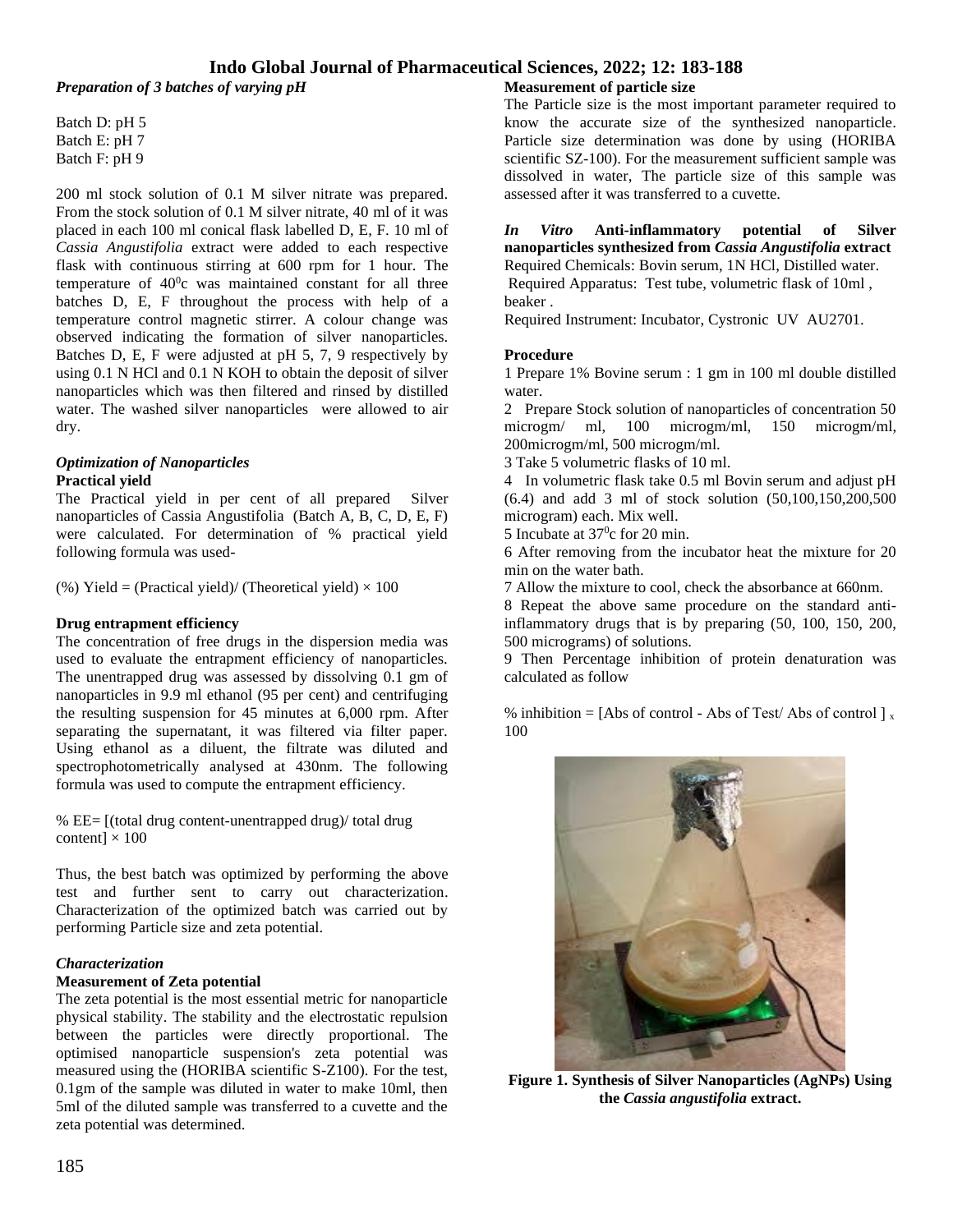## **RESULT AND DISCUSSION**

#### **Percentage practical yield**

**Table 1** shows the findings of % practical yield investigations. The silver nanoparticles of Cassia Angustifolia were synthesized by the green synthesis method. At three different pH and three different temperatures. It was found that batch A of temperature  $40^{\circ}$ c shows maximum percentage yield. It was also found that the green synthesis method gives the practical yield in the range of 6.41-52.61%. The maximum yield was found 52.61% in batch A. Yield of batch F was found least thus we can conclude that pH 9 for the synthesis of a nanoparticle is not favourable.

#### **Table 1: Percentage practical yield.**

| <b>BATCH</b>  | PERCENTAGE YIELD |
|---------------|------------------|
| A             | 52.61%           |
| B             | 27.59 %          |
| $\mathcal{C}$ | 46.84 %          |
| D             | 51.97 %          |
| E             | 14.75 %          |
| $\mathbf F$   | 6.41 %           |

#### **Entrapment efficiency of nanoparticles**

The ultracentrifugation method was used to determine the entrapment efficiency of synthesized nanoparticles. Drug Cassia Angustifolia of batch A was found to be the maximum drug entrapped. Batch A shows maximum drug content capacity. The drug entrapment efficiency was found to be 99.875%. **Table 2** shows the findings of these results.

#### **Table 2: Entrapment efficiency of nanoparticles**

| Sr.<br>N <sub>0</sub> | <b>BATCH</b> | % ENTRAPMENT |
|-----------------------|--------------|--------------|
| 1                     | А            | 99.875 %     |
| $\overline{2}$        | B            | 99.52%       |
| 3                     | C            | 99.632 %     |
| 4                     | D            | 99.202 %     |
| 5                     | Е            | 99.012 %     |
| 6                     | F            |              |

Thus, by performing the above test for optimization of the best sample, Batch A was optimized. Further study and characterization were carried out using A batch as a sample. Thus, particle size and zeta potential tests were carried out and results were found to be as follows.

#### **Particle size analysis**

The result of particle size analysis (**Table 3 and Figure 2**) is as follows:

Performed on HORIBA Scientific SZ-100

#### **Measurement Results**

| Date                                | : 29 March 2019       |
|-------------------------------------|-----------------------|
| 2:44:25 PM                          |                       |
| Measurement Type                    | : Particle Size       |
| Sample name                         | : Sample A size       |
| <b>Scattering Angle</b>             | : 90                  |
| Temperature Of the Holder           | : 24.9 <sup>0</sup> C |
| Dispersion Medium Viscocity         | $: 0.897$ mPa.s       |
| Transmission Intensity before Meas. | : 33064               |
| Distribution Form                   | : Standard            |
| Distribution Form (Dispersity)      | : Monodisperse        |
| <b>Representation Of Results</b>    | : Scattering Light    |
| Intensity                           |                       |
| Count Rate                          | : 35 kCPS             |

#### **Table 3. Calculation Results**

| Peak No | S.P.Area<br><b>Ratio</b> | <b>Mean</b> | S.D      | Mode     |
|---------|--------------------------|-------------|----------|----------|
|         | 1.00                     | 821.1 nm    | 194.4 nm | 785.4 nm |
|         |                          |             |          |          |
|         |                          |             |          |          |
| Total   | 1.00                     | 821.1 nm    | 194.4 nm | 785.5 nm |



**Figure 2. Particle size analysis**

#### **Zeta potential**

The result (**Table 4** and **Figure 3**) of zeta potential was found to be as follows: Performed on HORIBA Scientific SZ-100

**Measurement Results:** Date : 29 March 2019 2:28:16 PM Measurement Type : Zeta Potential Sample name : Sample A Temperature Of the Holder :  $25.0^{\circ}$  C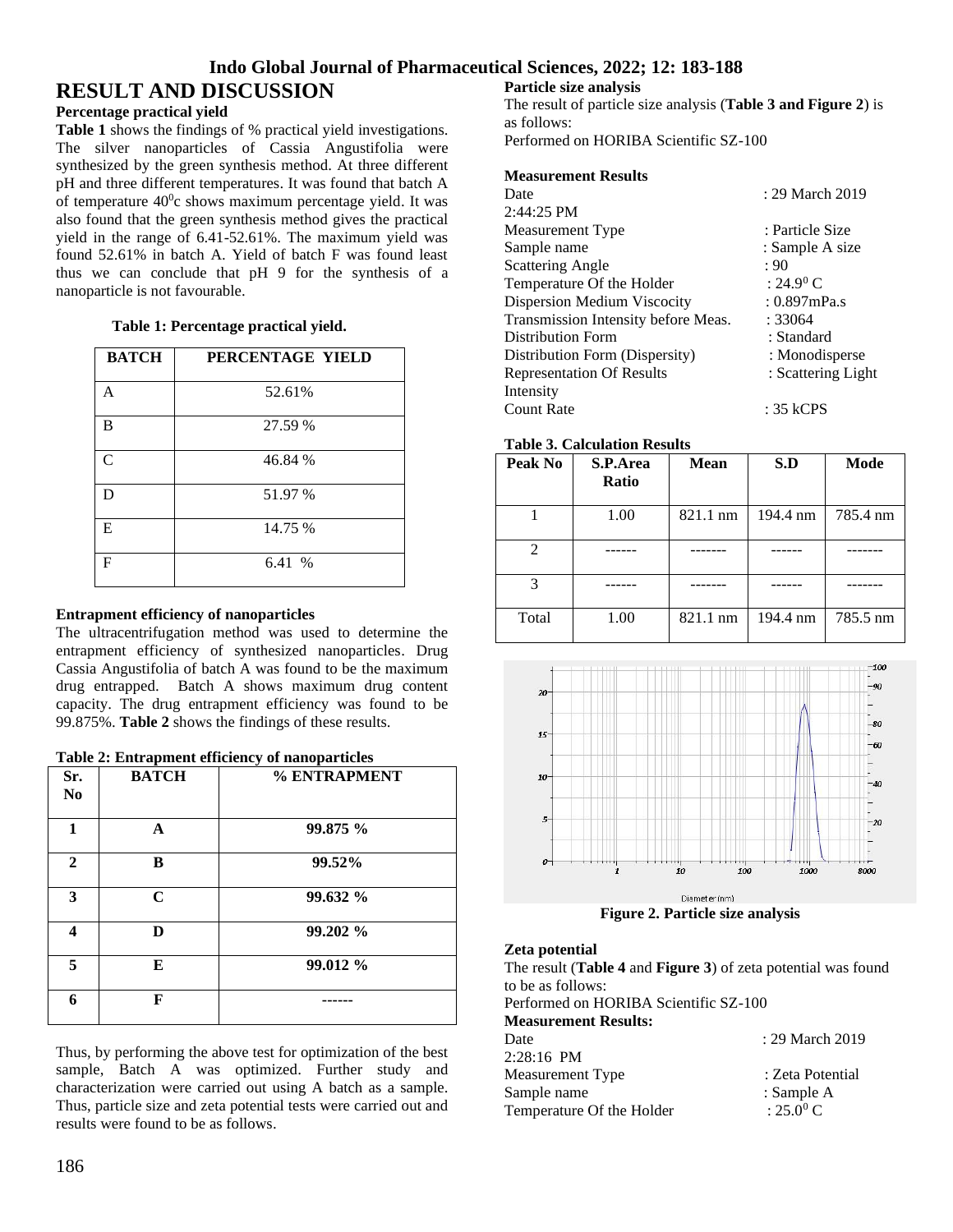Dispersion Medium Viscocity : 0.896mPa.s Conductivity : 0.141 mS/cm Electrode Voltage : 304 V

#### **Table 4. Calculation Results**

| Peak No. | <b>Zeta Potential</b> | <b>Electrophoretic Mobility</b> |
|----------|-----------------------|---------------------------------|
|          | $-17.6$ my            | $-0.000136$ cm <sup>2</sup> /Vs |
|          |                       |                                 |
|          |                       |                                 |



**Figure 3. Zeta potential**

#### **Result of In-Vitro Anti-inflammatory activity study**

In this study, it was found that in a dose-dependent manner AgNPs inhibited protein denaturation and showed 75.52% inhibition at 500μg ml-1 whereas standard drug Aspirin exhibited 65.03% protein denaturation. AgNPs displayed significant antiproteinase activity at different concentrations as shown in **Table 5** and **Figure 4**.

|  |  | Table 5. Results of in vitro anti-inflammatory activity |  |
|--|--|---------------------------------------------------------|--|
|--|--|---------------------------------------------------------|--|

| <b>Sr</b><br>no. | <b>Concentration</b><br>Microgram/ml | % inhibition of<br>standard | % inhibition of<br>AgNPs |
|------------------|--------------------------------------|-----------------------------|--------------------------|
| 1                | 50                                   | 11.11%                      | 41.25%                   |
| $\mathbf{2}$     | 150                                  | 33.56%                      | 49.64%                   |
| 3                | 100                                  | 50.34%                      | 48.24%                   |
| 4                | 200                                  | 52.44%                      | 72.02%                   |
| 5                | 500                                  | 65.03%                      | 75.52%                   |



**Figure 4. Results of in vitro anti-inflammatory activity**

## **CONCLUSION**

Silver nanoparticles were successfully Formulated by the green synthesis method with extract of *Cassia Angustifolia.* Successfully 6 different batches of varying pH and temperature were formulated, also optimization and characterization were successfully performed. Among which batch A was optimized having the highest percentage yield and entrapment efficiency.

Particle size analysis and zeta potential validated the development of silver nanoparticles, which seem to be spherical in shape. The silver nanoparticle size was estimated to be 785.4 nm. For the first time the electrochemical technique was used to properly characterize biosynthesized silver nanoparticles, the result shows reversible peaks corresponding to -17.6mV.

## **ACKNOWLEDGEMENT**

Author thanks to Kisalaya herbals Limited, Indore for supplying free sample of Cassia angustifolia, also thanks to management, Principal of Rajarambapu College of Pharmacy, Kasegaon, Maharashtra.

## **AUTHOR CONTRIBUTION**

Miss. Shubdha Dalvi and Mr Vishwajit Dhaygude done the laboratory work. Miss. Sanmati D. Shete: Monitor the lab work. Miss. Priyanka Annaso. Patil: Manuscript writing and communicated to the journal.

## **ETHICS STATEMENT**

The authors have taken all the necessary permissions as per ethical guidelines wherever applicable. The authors will be responsible for all the technical content mentioned in the manuscript. Journal and Publisher will not be responsible for any copyright infringement and plagiarism issue.

## **DATA AVAILABILITY**

Not declared.